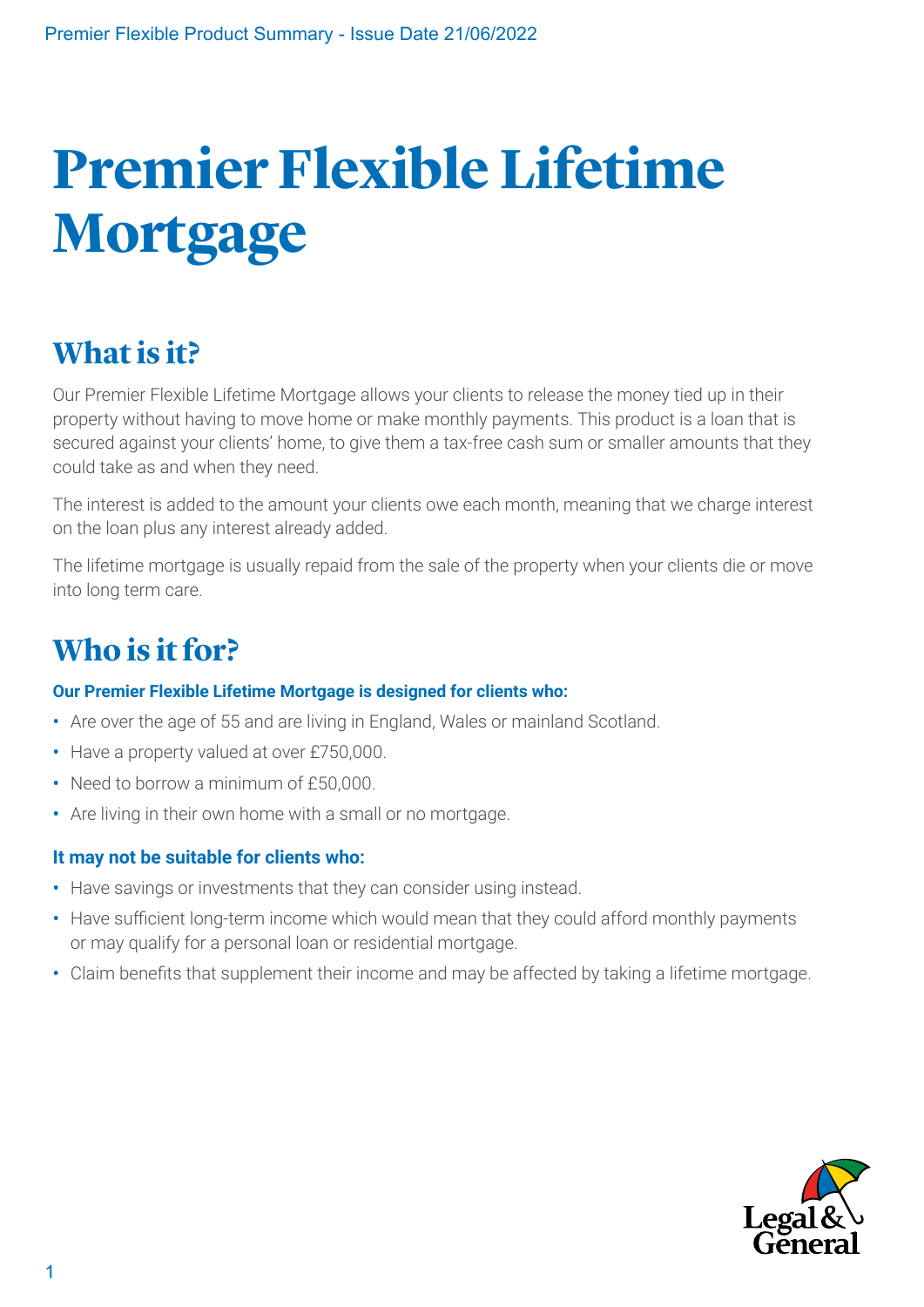## Premier Flexible Product Summary - Issue Date 21/06/2022

| <b>Criteria</b>               |                                                                                                                                                                                                                                  |  |  |  |  |
|-------------------------------|----------------------------------------------------------------------------------------------------------------------------------------------------------------------------------------------------------------------------------|--|--|--|--|
| <b>Amount available</b>       | Actual loan amount determined by your clients' age and property value.                                                                                                                                                           |  |  |  |  |
|                               | When we are undertaking desktop valuations, we will use 95% of the<br>desktop valuation when we calculate the amount we can lend to your client.<br>For physical valuations we use 100%.                                         |  |  |  |  |
| <b>Minimum loan amount</b>    | £50,000 as Initial Advance.                                                                                                                                                                                                      |  |  |  |  |
| <b>Maximum loan amount</b>    | Unlimited.                                                                                                                                                                                                                       |  |  |  |  |
| Large loan rate reduction     | If your client borrows an initial advance of £700,000 or more we will reduce<br>the Monthly Equivalent Rate (MER) for the initial loan only. Details of this<br>are in the 'Interest Rates' section at the end of this document. |  |  |  |  |
| Minimum applicant age         | 55 years.                                                                                                                                                                                                                        |  |  |  |  |
| <b>Maximum applicant age</b>  | 90 years at time of application and complete within 6 months of turning 91.                                                                                                                                                      |  |  |  |  |
| Minimum property value        | £750,000.                                                                                                                                                                                                                        |  |  |  |  |
|                               | For flats or maisonettes, 85% of the property value will be used.                                                                                                                                                                |  |  |  |  |
| <b>Maximum property value</b> | Unlimited.                                                                                                                                                                                                                       |  |  |  |  |
|                               | For flats or maisonettes, 85% of the property value will be used.                                                                                                                                                                |  |  |  |  |
| <b>Property location</b>      | England, Wales or mainland Scotland.                                                                                                                                                                                             |  |  |  |  |
| <b>Tenure</b>                 | Freehold.                                                                                                                                                                                                                        |  |  |  |  |
|                               | Leasehold (remaining term plus the age of the youngest borrower at<br>completion must be at least 175 years).                                                                                                                    |  |  |  |  |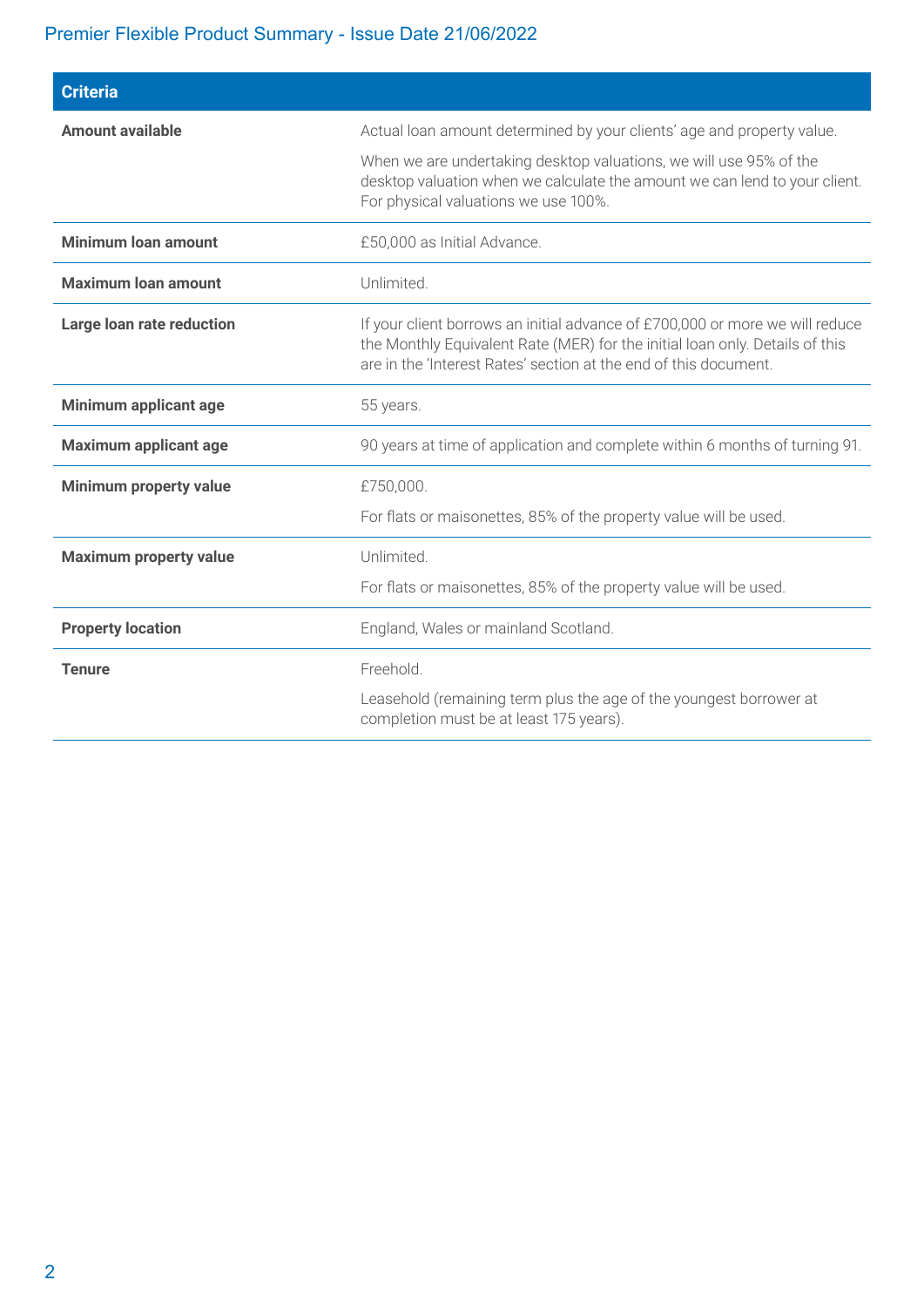## Premier Flexible Product Summary - Issue Date 21/06/2022

| <b>Product features</b>                                                   |                                                                                                                                                                                                                                                |  |  |  |
|---------------------------------------------------------------------------|------------------------------------------------------------------------------------------------------------------------------------------------------------------------------------------------------------------------------------------------|--|--|--|
| <b>No Negative Equity Guarantee</b>                                       | Your clients, or their beneficiaries, will never have to pay back more than<br>the amount their property is sold for, provided it's sold for the best price<br>reasonably obtainable, and they've met the terms and conditions of<br>the loan. |  |  |  |
| Inheritance Protection at no extra cost                                   | Your clients can protect a percentage of their property value at the outset.                                                                                                                                                                   |  |  |  |
| <b>Optional Partial Repayments</b>                                        | In any 12-month period, starting on completion and thereafter on each<br>anniversary of completion, your clients can repay up to 10% of the<br>amount(s) drawn with no Early Repayment Charges (ERC).                                          |  |  |  |
|                                                                           | They can make up to four repayments a year at a minimum of £50 each.                                                                                                                                                                           |  |  |  |
|                                                                           | Such payments do not restrict access to the drawdown facility.                                                                                                                                                                                 |  |  |  |
| <b>Drawdown facility</b>                                                  | Limited to the maximum LTV less initial advance.                                                                                                                                                                                               |  |  |  |
|                                                                           | Drawdowns can be requested at any time, minimum £2,000.                                                                                                                                                                                        |  |  |  |
|                                                                           | Interest on drawdowns will be charged at the prevailing fixed rate at the<br>time of drawdown.                                                                                                                                                 |  |  |  |
| <b>Additional borrowing (once the</b><br>Drawdown facility has been used) | Additional borrowing requests will be considered after 12 months of the<br>loan completing.                                                                                                                                                    |  |  |  |
| <b>Portability</b>                                                        | Your clients can move to another property subject to your clients and<br>the property meeting our criteria at the time. Partial repayment may be<br>required if they are moving to a lower value property.                                     |  |  |  |
|                                                                           | No ERC will be payable on such partial repayments.                                                                                                                                                                                             |  |  |  |
| Interest rate                                                             | Fixed for life of loan.                                                                                                                                                                                                                        |  |  |  |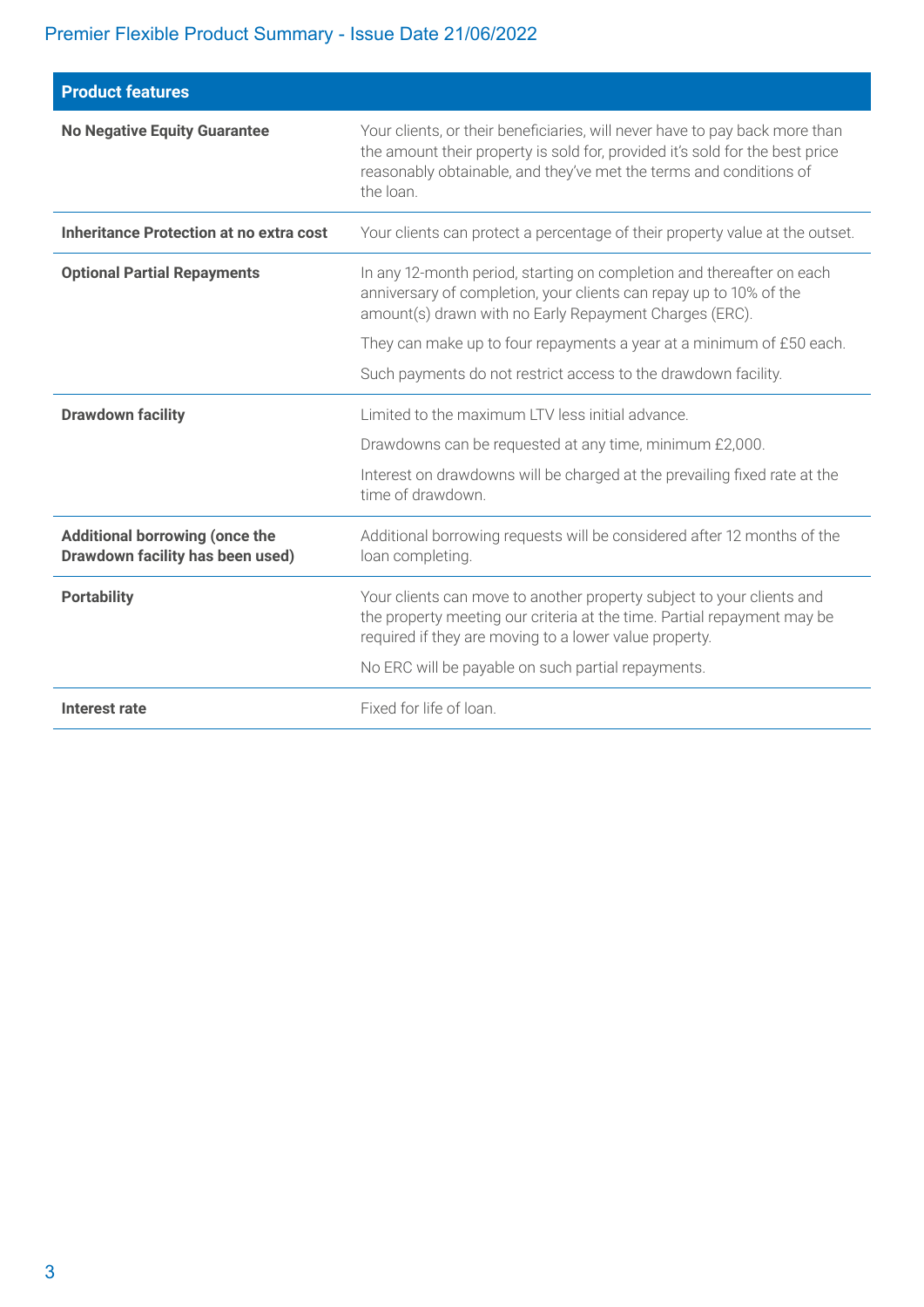## Premier Flexible Product Summary - Issue Date 21/06/2022

| <b>Borrower costs and fees</b> |                                                                                                                                                                                                                                                                                                                                                                                                                                                                                                                                                                                                                                                                                                                                                                                                                                                                                                                                                                                                                                                                                                                                         |  |  |  |
|--------------------------------|-----------------------------------------------------------------------------------------------------------------------------------------------------------------------------------------------------------------------------------------------------------------------------------------------------------------------------------------------------------------------------------------------------------------------------------------------------------------------------------------------------------------------------------------------------------------------------------------------------------------------------------------------------------------------------------------------------------------------------------------------------------------------------------------------------------------------------------------------------------------------------------------------------------------------------------------------------------------------------------------------------------------------------------------------------------------------------------------------------------------------------------------|--|--|--|
| <b>Arrangement fee</b>         | £599. This fee can be added to the loan in excess of maximum LTVs.                                                                                                                                                                                                                                                                                                                                                                                                                                                                                                                                                                                                                                                                                                                                                                                                                                                                                                                                                                                                                                                                      |  |  |  |
| <b>Valuation fee</b>           | Currently free.                                                                                                                                                                                                                                                                                                                                                                                                                                                                                                                                                                                                                                                                                                                                                                                                                                                                                                                                                                                                                                                                                                                         |  |  |  |
| <b>Legal fees</b>              | Your clients will pay their own solicitor's costs and all disbursements.                                                                                                                                                                                                                                                                                                                                                                                                                                                                                                                                                                                                                                                                                                                                                                                                                                                                                                                                                                                                                                                                |  |  |  |
| <b>Early Repayment Charges</b> | ERC's are capped at 25% of the amount(s) drawn and linked to movement<br>in UK FTSE Actuaries 15 Year Yield (the Index).                                                                                                                                                                                                                                                                                                                                                                                                                                                                                                                                                                                                                                                                                                                                                                                                                                                                                                                                                                                                                |  |  |  |
|                                | An Early Repayment Charge is not payable if the loan is repaid:<br>• After the borrower (or if joint borrowers, the last surviving borrower)<br>dies or goes into long term care; or<br>• After the borrower (or if joint borrowers, the youngest borrower)<br>reaches the age shown in section 13 of the KFI or Offer of Loan; or<br>• If the Index at the time is higher than or equal to the Benchmark Rate<br>shown in the Offer of Loan; or<br>On any Optional Partial Repayments which are made within the<br>permitted limits; or<br>If your clients move home and transfer their lifetime mortgage to a<br>new property that is acceptable to us and, as a result of which, need<br>to repay part of the lifetime mortgageas required by us; or<br>• For joint borrowers, in the first three years after the first borrower<br>dies or moves into long term care.<br>• If 5 years after completion the borrower(s) move to another property,<br>which isn't acceptable to us based on our lending criteria at the time.<br>If 5 years after completion the borrower(s) sell their home and move<br>into sheltered accommodation |  |  |  |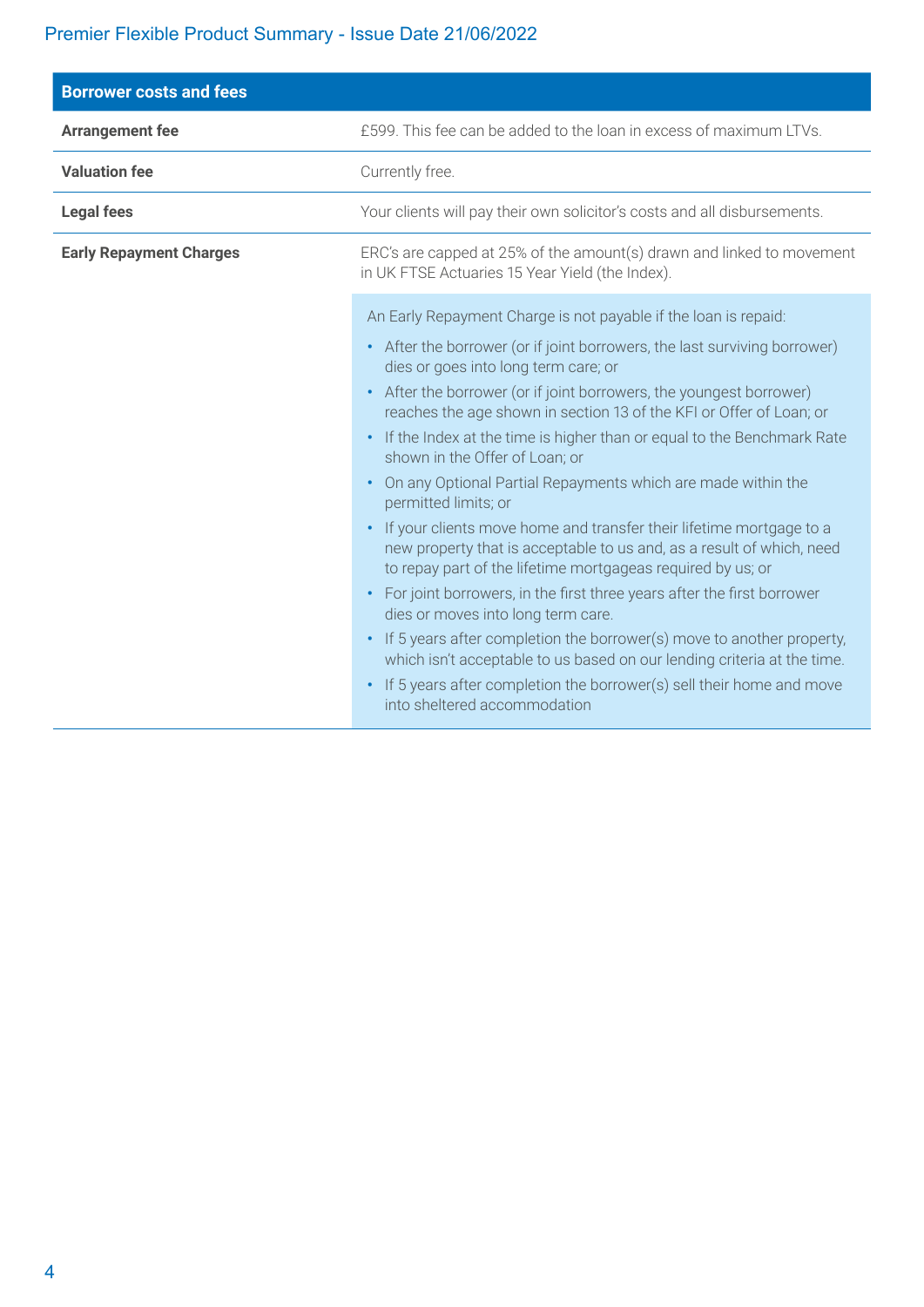|           | Loan to value % - Premier Flexible Lifetime Mortgage |      |      |      |      |      |      |      |       |      |      |
|-----------|------------------------------------------------------|------|------|------|------|------|------|------|-------|------|------|
|           | <b>Premier Black (PB) and Premier Yellow (PY)</b>    |      |      |      |      |      |      |      |       |      |      |
| Age       | 55                                                   | 56   | 57   | 58   | 59   | 60   | 61   | 62   | 63    | 64   | 65   |
| <b>PB</b> | 11.0                                                 | 12.0 | 13.0 | 14.0 | 15.0 | 16.0 | 17.0 | 18.0 | 19.0  | 20.0 | 21.0 |
| <b>PY</b> | 17.2                                                 | 18.2 | 19.2 | 20.2 | 21.2 | 22.2 | 23.2 | 24.2 | 25.2  | 26.2 | 27.2 |
|           | 66                                                   | 67   | 68   | 69   | 70   | 71   | 72   | 73   | 74    | 75   | 76   |
| <b>PB</b> | 22.0                                                 | 23.0 | 24.0 | 25.0 | 26.0 | 27.0 | 28.0 | 29.0 | 30.0  | 31.0 | 32.0 |
| <b>PY</b> | 28.2                                                 | 29.2 | 30.2 | 31.2 | 32.7 | 33.7 | 34.7 | 35.2 | 36.2  | 37.2 | 38.2 |
|           | 77                                                   | 78   | 79   | 80   | 81   | 82   | 83   | 84   | $85+$ |      |      |
| <b>PB</b> | 33.0                                                 | 34.0 | 35.0 | 36.0 | 36.7 | 37.4 | 38.1 | 38.8 | 39.5  |      |      |
| <b>PY</b> | 39.2                                                 | 40.2 | 41.2 | 42.2 | 42.9 | 43.6 | 44.3 | 45.0 | 45.7  |      |      |

Please note, the interest rate reduction will only apply to your clients initial loan amount and will not be applied on any drawdown or further advance they take.

If your client borrows an initial advance of between **£700,000 and £1,199,999** we will reduce the MER by **0.04%.**

If your client borrows an initial advance of **£1,200,000 or more**, we will reduce the MER by **0.09%.**

#### **Large loan rate reduction**

|                      |            | <b>Premier Black</b> | <b>Premier Yellow</b> |
|----------------------|------------|----------------------|-----------------------|
| £599 Arrangement fee | <b>MER</b> | 4.46%                | 4.75%                 |
|                      | AER        | 4.55%                | 4.86%                 |

## **Interest rates % -** Premier Flexible Lifetime Mortgage

## Premier Flexible Product Summary - Issue date 21/06/2022